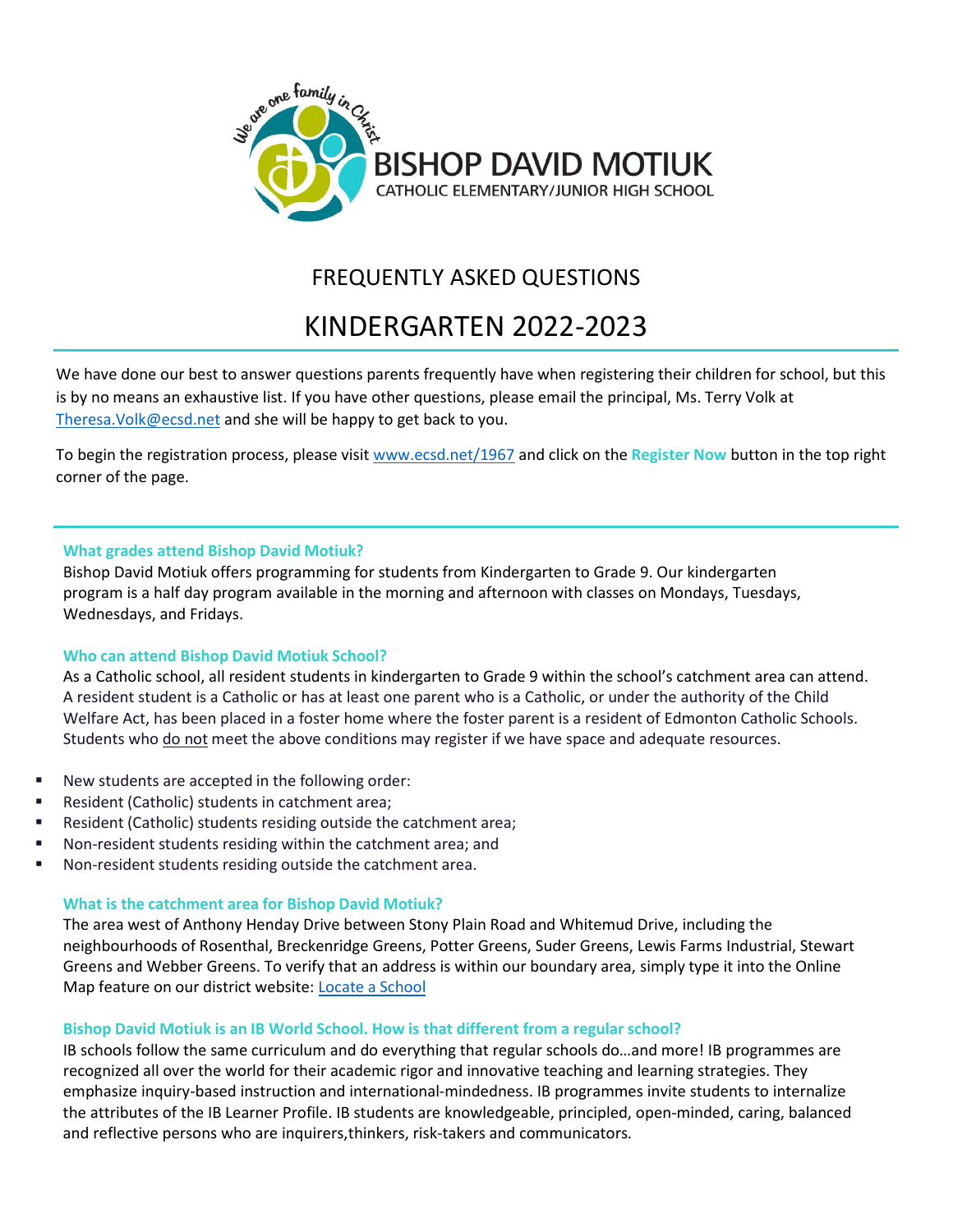#### **Do students have to take part in IB programming at Bishop David Motiuk?**

Yes. All students at Bishop David Motiuk take part in IB programming.

# **What are the age guidelines for Kindergarten registration?**

In the case of a kindergarten student, students must be 5 years of age or older on or before December31 of the current school year to register.

# **What are school hours at Bishop David Motiuk?**

The first bell in the morning rings at 8:40 am. Kindergarten classes are 8:40-11:39 am (morning groups)or 12:13- 3:12pm (afternoon groups). Morning outside supervision begins at 8:20am \*Please note, these times may change slightly for the 2022-23 school year.

# **How many students attend Bishop David Motiuk?**

Currently our population is 1158 students. We anticipate continued growth since the surrounding community continues to grow. There are 768 students in our K-5 classes. There are currently 390 students in our junior high (grades 6-9).

# **Is bussing available for my child at Bishop David Motiuk?**

Yellow bussing is available for students in kindergarten to Grade 9 who live within the Bishop David Motiuk boundary area and outside of the 2K walk zone. To determine if your child qualifies for bussing,please contact the main office at 780-409-2603.

# **Is there Out of School Care available at Bishop David Motiuk?**

Bishop David Motiuk does not offer Out of School Care. There are many day care and out of school care organizations in the area. These organizations often provide transportation to and from school. These organizations are not affiliated with the school in any way.

# **Am I required to purchase school supplies?**

Each kindergarten student will bring their own supplies to school in the fall. A detailed supply list is posted to our website in May. Families may purchase supplies through [School](http://www.schoolstart.ca/) Start or at local stores.

# **How much are the school fees for Kindergarten students?**

School fees for Kindergarten students this school year were \$30.00. This fee will be reviewed, and information will be provided to families in the fall with information as to what the fee includes, how topay the fee and when fees are due.

#### **What additional supports are available to students and families at Bishop David Motiuk?**

Additional supports at the school during the 2022-23 school year include:

- Educational Assistants (EA)
- Family School Liaison Worker (FSLW)
- Emotional Behaviorial Specialist (EBS)
- Therapeutic Assistant Speech and Language (TA-SL)
- Therapeutic Assistants Behaviour Therapy (TA-BT)
- Learning Coaches
- English Language Learner Support

# **\* Please note that these supports are contingent upon both student need and funding and couldchange from year to year.**

#### **When do classes begin in September?**

Kindergarten has a staggered entry in September. Students come to class in small groups. Eachstudent will have a designated day and time to meet the teacher and work in small groups. All information will be sent in May to registered families.